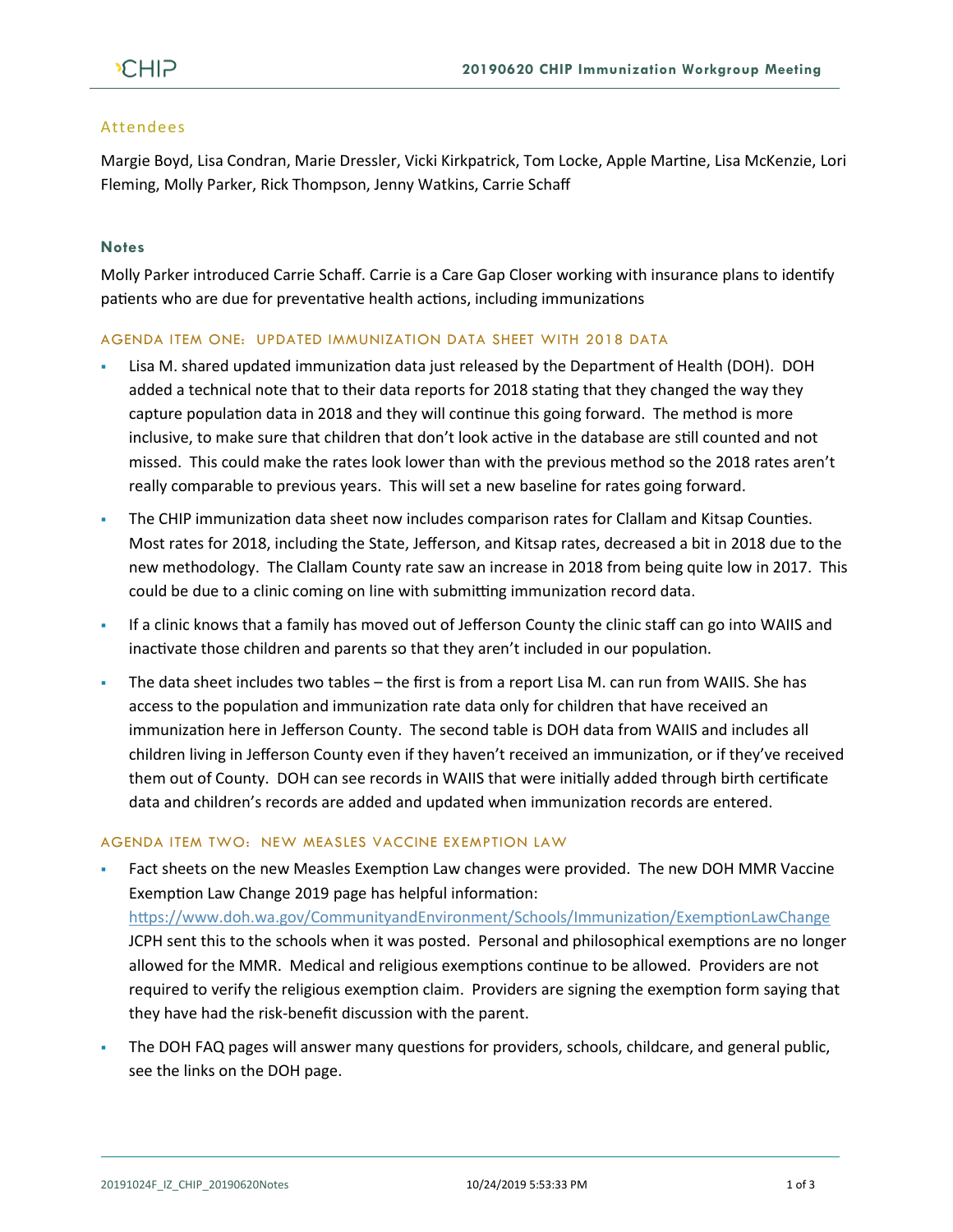- All staff and volunteers that provide care or supervision for children in childcare centers and programs licensed to provide Early Childhood Education are required to show proof of one measles immunization or a positive blood titer. Locally, this applies to Head Start, Early Head Start, and Cedarbrook Early Learning Center. Head Start and Early Head Start are located at Salish Coast and Chimacum Creek Primary Schools. YMCA may be applying for a license for childcare for ages 5-12, not early childhood.
- Port Townsend schools sent out a parent letter this week using the DOH template. They have had posters in the schools since April and have been using social media to share information on the new school immunization policy and the immunization 30-day exclusion deadline of October  $7<sup>th</sup>$ , 2019. They did robocalls in April and are scheduled for more July. They targeted all students with exemptions or that are out of compliance, incoming kindergartners, and fifth graders.
- Chimacum Schools will be sending out information about the MMR changes in August before school starts. They have information about immunization requirements in their kindergarten registration packets.
- The new Certificate of Exemption separates MMR out, only religious and medical exemptions are allowed. A provider signature is required, stating they have provided risk-benefit education. At the bottom of the form is the Religious Membership Exemption section, for those stating they belong to a church that objects to the use of medical treatment, such as the Christian Science Church. If they sign this section, they do not need a provider visit or signature. We have no authority to verify this claim. We have had very few of these exemptions in the past.
- The new form also asks for the provider's WA state license number.
- **In response to this new requirement, JCPH had a request from Carrie Ehrhardt at PTHS for an** immunization clinic on one of the sports physical days. Due to this unusual year JCPH will have an immunization Clinic at PTHS on Monday 8/19/19 from 9-3. This was included on postcards about sports physicals sent out by PTHS. Blue Heron and Salish Coast will also be sending out information.
- Jefferson Healthcare (JHC) is holding late hours immunization clinics on 8/12/19 and 9/2/19 at the Townsend Clinic from 12-7pm, walk-in.
- JCPH is planning a possible Chimacum School clinic in September after school starts. Letters for the sports physicals in August have already gone out. Chimacum School is being remodeled, so the space may not be available until later in September.
- The Jefferson Healthcare South County Clinic in Quilcene is thinking about having a Health Fair in October. They should have flu vaccine available then as well. They may be able to do school immunizations that day. Carrie will follow up with them.
- John Nowak isn't here today, but is planning to organize an immunization clinic at Brinnon School again this fall.
- There is a new digital reader board for announcements in Quilcene at the school which would be a great way to advertise any special clinics.